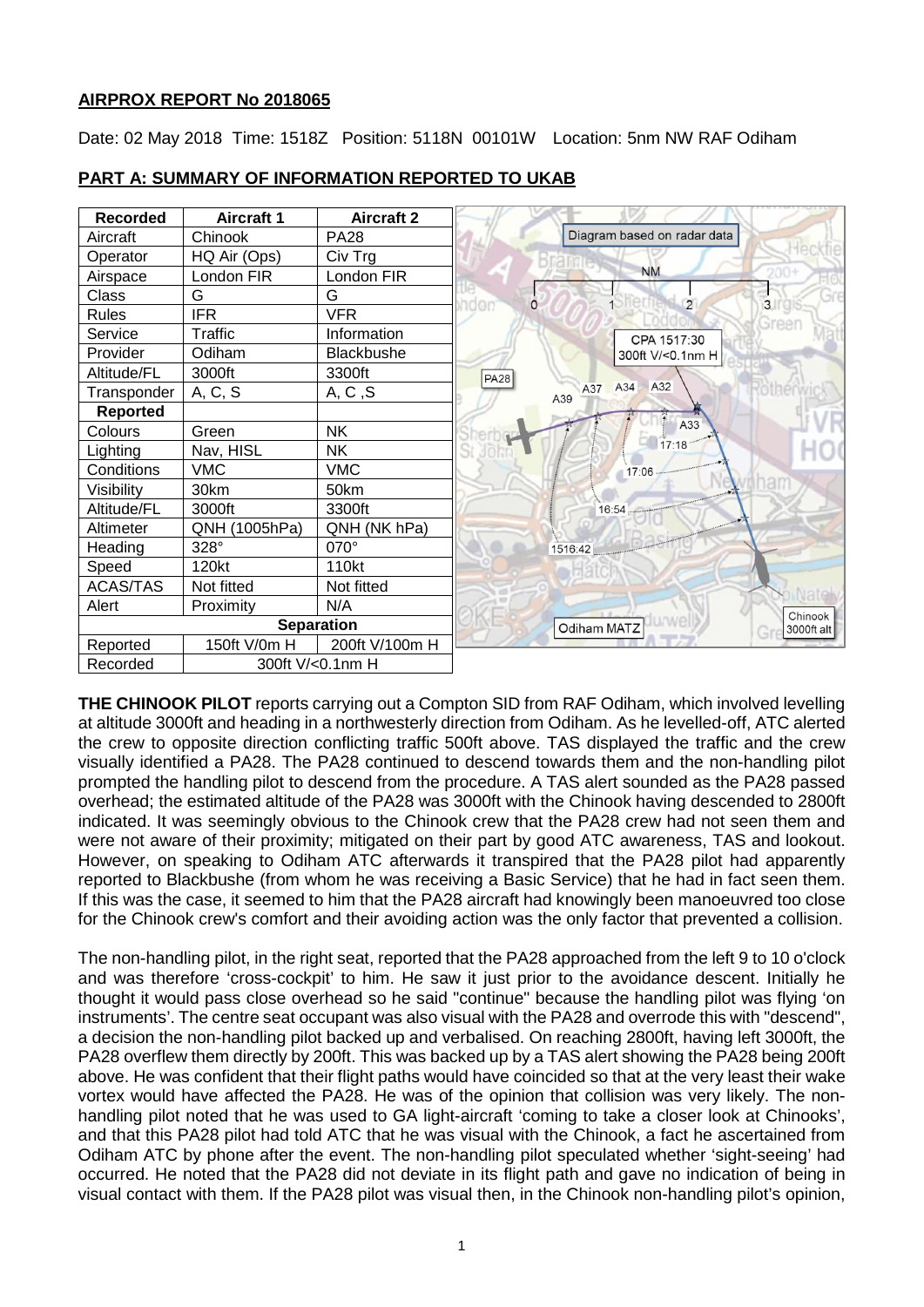the judgement of closure range was dangerously close; his closest point of approach was, at most, 200ft and he could not have known whether the Chinook would manoeuvre at any point. He also opined that the PA28 pilot had contravened Rules of the Air in that he should have given way to traffic on his right.

The centre-seat occupant was an Instrument Rating Examiner conducting a check on the 2 crew but not actively involved with operating the aircraft. Alongside his examining duties, he was able to provide an extra pair of eyes for lookout in addition to the 2 crew and the crewman. The weather conditions were good as they climbed out from Odiham. The crew took a Traffic Service from Odiham whilst outside controlled airspace. Odiham Approach called traffic in the aircraft's left 10 o'clock although he did not recall the range. He believed the aircraft was called as 700ft above them. He looked in that arc and saw a low-wing, single-engine, fixed-wing aircraft. It was moving in the field of vision from left to right and he thought it was in a gentle descent. The Chinook was reaching top of climb at that point, at around 3000ft. The Examiner called 'Padlock<sup>[1](#page-1-0)</sup>' on the threat and monitored its progress. He noted it did not change aspect very much whilst in a gentle right turn towards them. As the aircraft ended up on a direct track toward them, he updated the 'Padlock' by calling "Descend". The aircraft passed directly above them, roughly head-to-head. He judged the separation to be 300ft when viewed from his position in the centre-seat. After they had recovered to their original altitude, he suggested that the aircraft had been a direct conflict and an Airprox should be reported.

He assessed the risk of collision as 'Low'.

**THE PA28 PILOT** reports that in his opinion no Airprox occurred. Whilst under a Basic Service from Farnborough radar, ATC advised of traffic to the right. Looking in that direction, a Chinook helicopter was seen around 200ft below their aircraft. It passed underneath while they were straight and level at around 3300ft QNH. The proximity was similar to or less than that frequently encountered in this local area.

He assessed the risk of collision as 'None'.

**THE ODIHAM APPROACH CONTROLLER** reports that the Chinook was departing on a Compton SID. Noting an aircraft 10nm northwest of Odiham at approximately 3000ft (squawking 0440), he called the traffic to the Chinook pilot, who did not report visual with the aircraft. The controller monitored 'the conflictor', was satisfied that it was maintaining 3000ft and updated the Chinook pilot on its position and level. At approximately 5nm northwest of Odiham, 'the conflictor' changed squawk to 7000 and started to descend towards the Chinook. The controller called the confliction again and the Chinook pilot did not report visual until the Mode C indicated about 200ft above. The Chinook pilot reported that he might file an Airprox and the controller informed the supervisor of the incident.

**THE ODIHAM SUPERVISOR** reports that he was engaged on a phone call at the time of the incident. The approach controller drew his attention to the last call from Chinook pilot, stating that the pilot might submit an Airprox on a light aircraft that had descended over the top of them. The approach controller pointed out the conflicting aircraft that had no SSR displayed and which was inbound to Blackbushe. The Supervisor telephoned Blackbushe 'ATC' and asked for the registration and aircraft type. He also requested that the pilot contact Odiham ATC on landing. The pilot called back and the Supervisor took his details in preparation for a possible Airprox report.

# **Factual Background**

 $\overline{\phantom{a}}$ 

The weather at Odiham was recorded as follows:

```
METAR EGVO 021550Z 33014KT 9999 SCT030 12/05 Q1007 BLU NOSIG=
METAR EGVO 021450Z 28014KT 9999 -SHRA FEW026 BKN038 11/05 Q1005 BLU TEMPO 7000 SHRA 
SCT024TCU WHT=
```
<span id="page-1-0"></span><sup>1</sup> NATO codeword indicating that the Examiner would maintain visual contact with the PA28.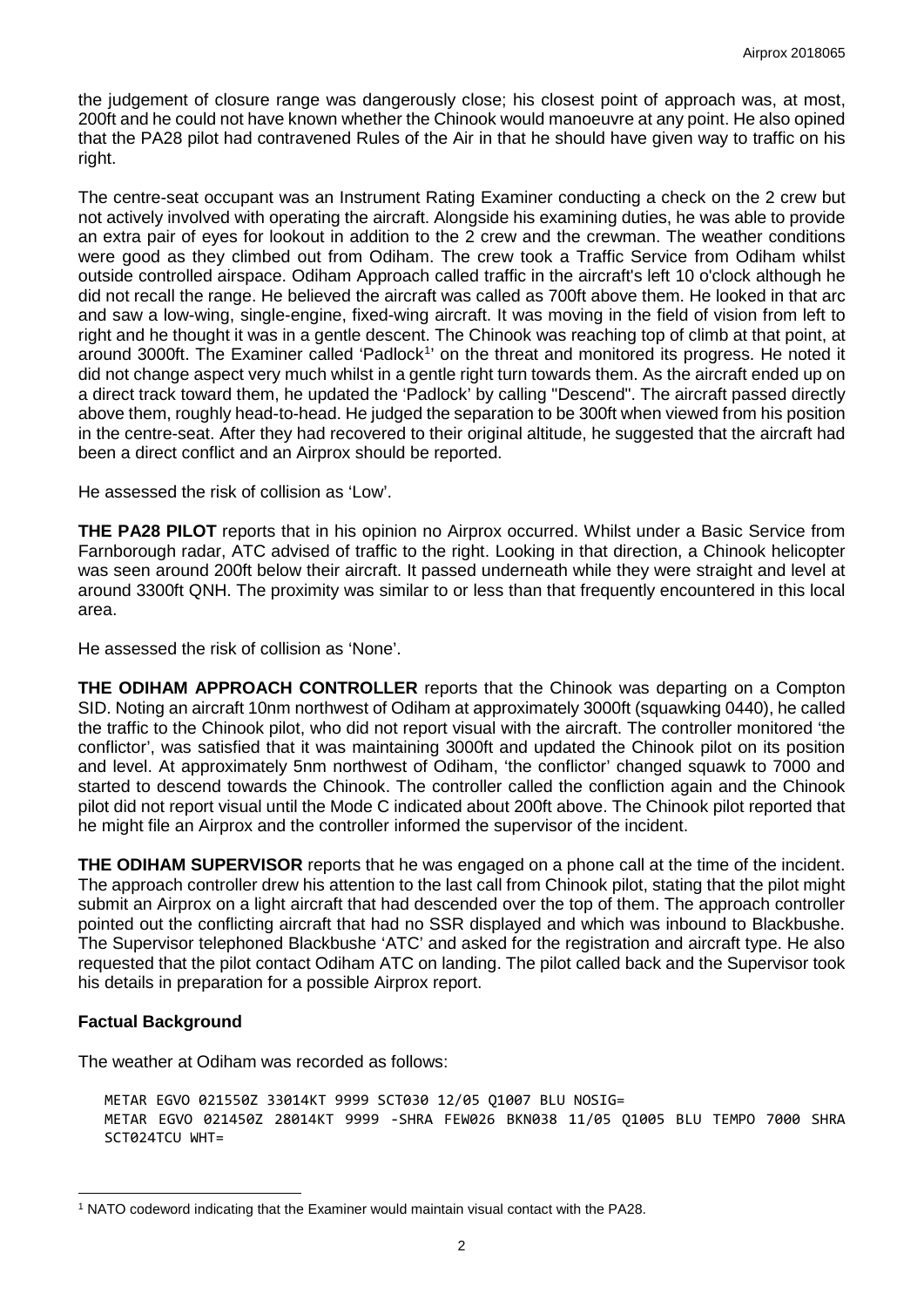### **Analysis and Investigation**

# **CAA ATSI**

The PA28 could not be formally identified from the area radar replay, however the profile of the aircraft observed on the radar recording was consistent with the profile described in the reports received from both pilots and the Odiham ATCO.

The Chinook pilot report stated that the date of the event was the  $3<sup>rd</sup>$  May and this date formed the basis for the requested radar & R/T media. It was subsequently discovered that the date of the event was in fact the  $2^{nd}$  of May. As a result, the Farnborough R/T recording was no longer available at the time of the investigation. This report has been compiled utilising the area radar recordings and the Odiham R/T recordings.

The Farnborough controller was not required to monitor the flight of the PA28 under the terms of a Basic Service. However, the PA28 pilot reported having been passed Traffic Information from the Farnborough controller and subsequently sighting the Chinook. In the absence of the Farnborough R/T, ATSI were unable to comment on the actions of the Farnborough controller.

#### **Military ATM**

An Airprox occurred on 2 May 18 at approximately 1517 UTC, 5nm northwest of RAF Odiham between a Chinook and a PA28. The Chinook was receiving a Traffic Service from Odiham Approach, the PA28 was receiving a Basic Service from Farnborough Radar. Figures 1-4 show the positions of the Chinook and PA28 at relevant times in the lead up to and during the Airprox. The screen shots are taken from a replay using NATS radars, which are not utilised by RAF Odiham, and therefore are not representative of the picture available to the controller.

The Chinook departed RAF Odiham on a Compton SID climbing to altitude 3000ft on the Farnborough QNH to conduct instrument flying training. The aircraft was placed on a reduced Traffic Service due to the proximity of the Odiham radar overhead. The PA28 was transiting from Bournemouth to Blackbushe at about altitude 3300ft.

Traffic Information was passed by the Odiham Approach Controller for the first time at 1516:09 at a range of 3½nm (Figure 1). Cardinal headings were used when passing the Traffic Information which, at the request of the Chinook pilot, was updated in clock code format.



The Traffic Information was updated at 15:16:51 (Figure 2). Note: PA28 squawk changed to 7000 at 1516:23.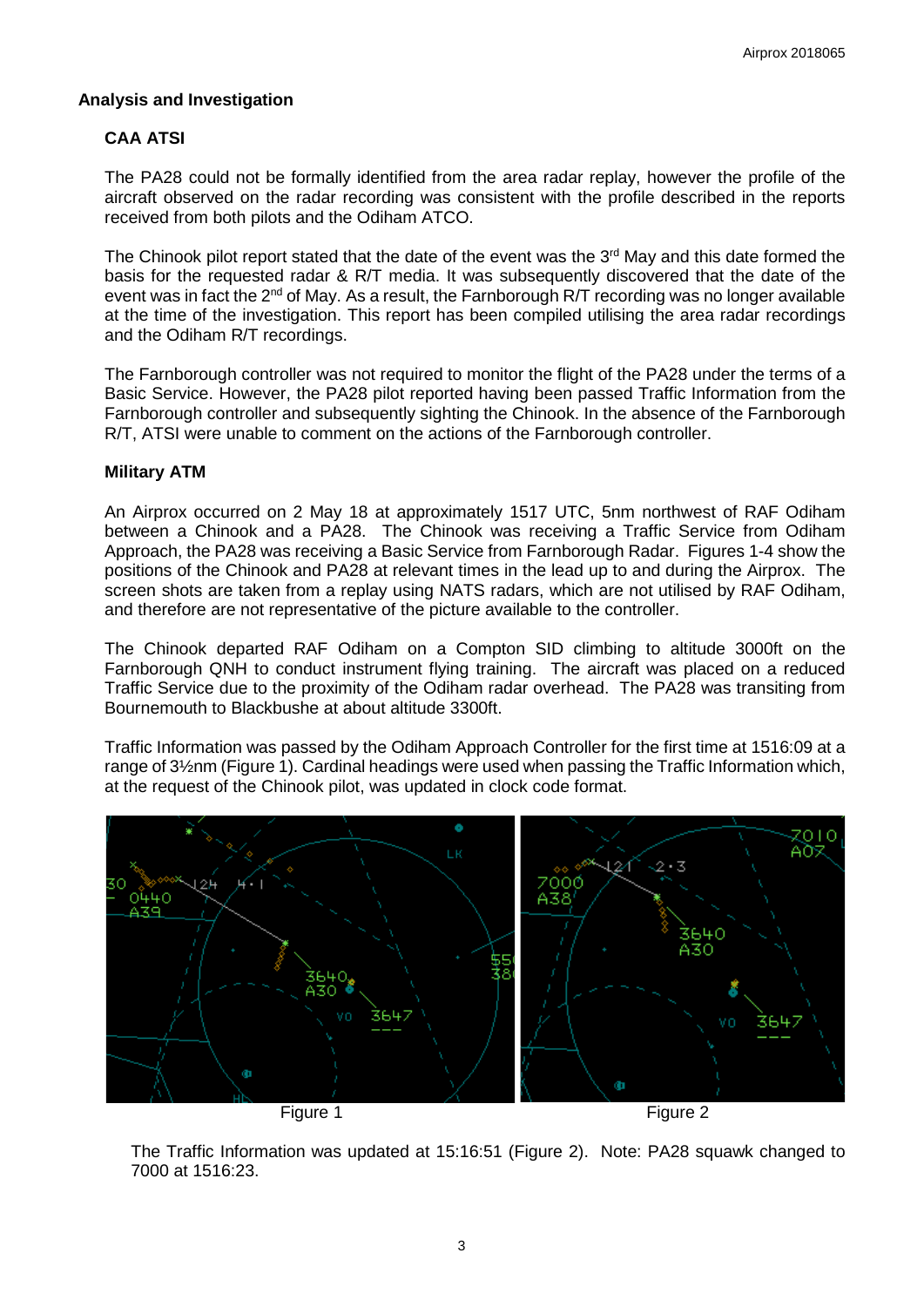Traffic Information was passed for a final time at 1517:07 (Figure 3). The Chinook pilot reported visual with the PA28 at that time.



CPA was recorded at 1517:32 (Figure 4) and was measured at 0.1nm and 300ft.

The controller correctly identified and reduced the Traffic Service being provided to the Chinook. The climb to altitude 3000ft was also appropriate given that the PA28 was indicating 900ft above the cleared level of the Chinook. All Traffic Information passed by the Odiham Approach Controller was accurate and allowed the Chinook crew to become visual with the PA28 about 20sec before CPA occurred. Information provided by the Farnborough controller and the PA28 pilot indicated that Traffic Information had been passed by Farnborough and that the PA28 pilot was visual with the Chinook.

#### **UKAB Secretariat**

The Chinook and PA28 pilots shared an equal responsibility for collision avoidance and not to operate in such proximity to other aircraft as to create a collision hazard<sup>[2](#page-3-0)</sup>. If the incident geometry is considered as converging then the PA28 pilot was required to give way to the Chinook<sup>[3](#page-3-1)</sup>. Additionally, the PA28 pilot was required to avoid passing over, under or in front of the Chinook, unless he passed well clear and took into account the effect of aircraft wake turbulence<sup>[4](#page-3-2)</sup>.

#### **Comments**

#### **HQ Air Command**

A combination of timely and accurate Traffic Information from the Odiham Approach controller and TAS indications allowed the Chinook crew to gain visual with the PA28. Initially, the indications were that sufficient vertical separation existed so the Chinook crew elected to continue on the instrument procedure. However, when it became apparent that the PA28 was descending, the crew of the Chinook elected to descend in order to re-establish greater vertical separation.

All available barriers to MAC contributed to the detection and resolution of the Airprox – a surveillance-based ATS, ACAS and lookout. Given that the PA28 pilot had informed Farnborough ATC that he was visual with the Chinook this appears to be a case of 'one person's adequate separation is another person's too close'. There seems to be an element of 'normalisation' on the part of the PA28 pilot, as he states that 'the proximity was similar to or less than that frequently

 $\overline{\phantom{a}}$ <sup>2</sup> SERA.3205 Proximity.

<span id="page-3-1"></span><span id="page-3-0"></span><sup>3</sup> SERA.3210 Right-of-way (c)(2) Converging.

<span id="page-3-2"></span><sup>4</sup> SERA.3210 Right-of-way (c).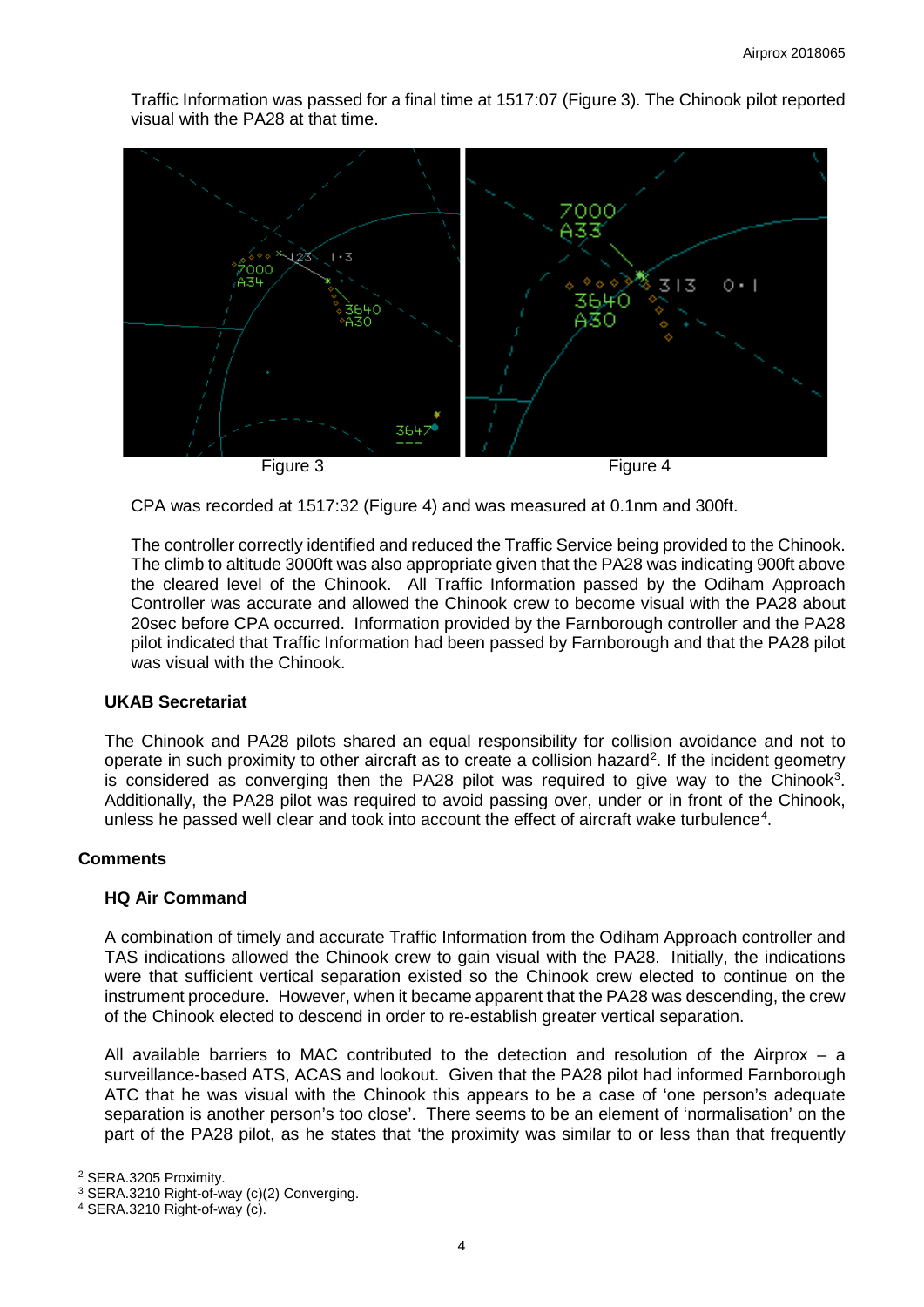encountered in this local area'. It is suggested that a separation of 200-300ft vertically between non-cooperating aircraft is, at best, on the limits of what should be deemed to be 'normal', irrespective of geography.

### **Summary**

An Airprox was reported when a Chinook and a PA28 flew into proximity at 1518hrs on Wednesday 2<sup>nd</sup> May 2018. Both pilots were operating in VMC, the Chinook pilot under IFR in receipt of a Traffic Service from Odiham Approach, and the PA28 pilot under VFR in receipt of an AFIS from the Blackbushe AFISO (shortly before CPA, in receipt of a Basic Service from Farnborough).

# **PART B: SUMMARY OF THE BOARD'S DISCUSSIONS**

Information available consisted of reports from both pilots, radar photographs/video recordings, a report from one of the air traffic controllers involved and reports from the appropriate ATC and operating authorities.

Members first discussed the Chinook crew's actions and noted that the handling crew were operating under IFR in receipt of a Traffic Service; had been passed Traffic Information on 3 occasions; had seen the approaching PA28 at a range of 1.3nm; had monitored it's flight path as it turned and descended towards them; and, finally, had made an avoiding action descent when it appeared to be in confliction. Turning to the PA28 pilot, the Board noted that although he had only been in receipt of a Basic Service from Farnborough, the controller had passed Traffic Information to the PA28 pilot and the Board presumed that this was because the aircraft were converging and that the controller perceived that this could affect their flight. The PA28 pilot notified the Farnborough controller that he was visual with the Chinook and transferred to the Blackbushe frequency. The PA28 transponder code changed to VFR conspicuity at 1516:23, at a range of about 2.5nm from the Chinook, so the Board surmised that the pilot was visual with the Chinook before that time and range. Members discussed the subsequent flight path of the PA28 at length, and were unable to fathom why the pilot chose to descend to within 300ft of an aircraft with which he was visual and could not know its pilot's intentions, passing almost directly above it, and to which he was required to give way. None of the pilots, instructors or examiners on the Board agreed with the PA28 pilot's assertion that this was an acceptable vertical separation in this context and members wondered whether he had become normalised to what was an insupportable degree of separation.

Members noted that the Chinook and PA28 were converging and that the Chinook was to the right of the PA28. Members also noted that the Chinook pilot was required under military regulations derived from the rules of the air to maintain course and speed, which he did, and that the PA28 pilot was required to give way and in doing so not to pass above, below or ahead unless well clear. The Board agreed unanimously that the PA28 pilot had not satisfied these criteria and so, because he had been visual with the Chinook for at least 1min prior to CPA, the cause of the Airprox was determined to be that he had flown into conflict with the Chinook. Notwithstanding, the Board agreed that the degree of SA within each aircraft was such that although safety may have been compromised, no risk of collision existed.

Members re-iterated that although most of aviation was laden with regulation, it was to a large degree effective communication, consideration and courtesy between participants which allowed the many different facets of aviation to co-exist to everyone's benefit, especially in Class G airspace.

# **PART C: ASSESSMENT OF CAUSE AND RISK**

Cause: The PA28 pilot flew into conflict with the Chinook.

Degree of Risk: C.